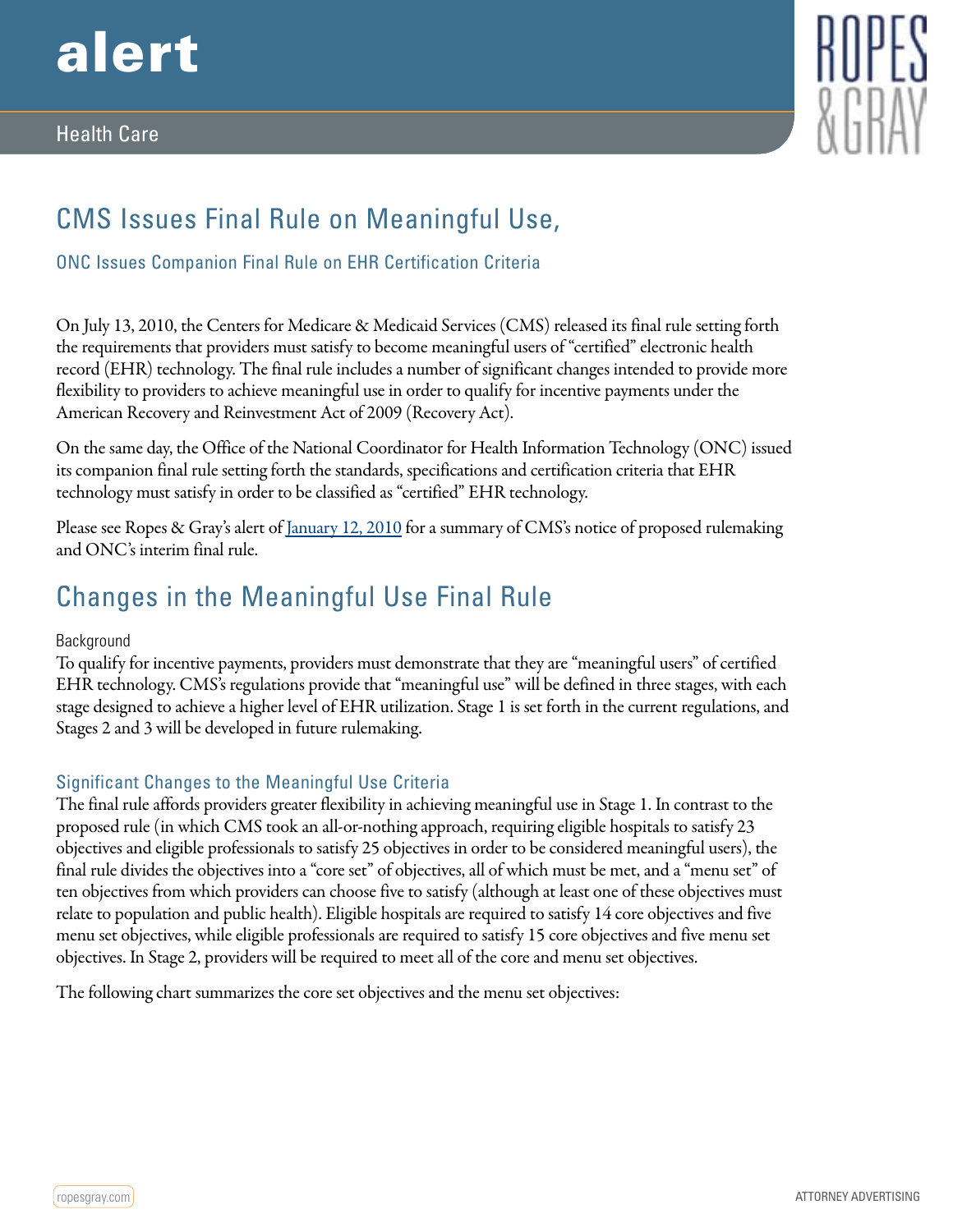| Objective                                         | Measure                                                        |
|---------------------------------------------------|----------------------------------------------------------------|
| Use computerized physician order entry (CPOE)     | More than 30% of patients have at least one medication order   |
| for medication order                              | entered using CPOE                                             |
| Implement drug-drug and drug-allergy              | This functionality is enabled for the entire                   |
| interaction checks                                | EHR reporting period                                           |
| Record patient demographics                       | More than 50% of patients have demographics                    |
|                                                   | recorded as structured data                                    |
| Maintain current and active diagnoses list        | More than 80% of patients have at least one entry (or an entry |
|                                                   | that no problems are known) recorded as structured data        |
| Maintain active medication list                   | More than 80% of patients have at least one entry              |
|                                                   | (or an entry that the patient has no active medications)       |
|                                                   | recorded as structured data                                    |
| Maintain active medication allergy list           | More than 80% of patients have at least one entry (or an entry |
|                                                   | that the patient has no known medication allergies) recorded   |
|                                                   | as structured data                                             |
| Record and chart changes in vital signs           | For more than 50% of patients age two and over, height,        |
|                                                   | weight and blood pressure are recorded as structured data      |
| Record smoking status for patients 13             | More than 50% of all patients 13 years old or older have       |
| years old or older                                | smoking status recorded as structured data                     |
| Implement one clinical decision support rule      | Implement one clinical decision support rule                   |
| Report clinical quality measures                  | For 2011, provide aggregate numerator, denominator and         |
|                                                   | exclusions through attestation                                 |
|                                                   | For 2012, electronically submit the clinical quality measures  |
| Provide patients with an electronic copy of their | More than 50% of all patients who request an                   |
| health information upon request                   | electronic copy of their health information are                |
|                                                   | provided it within three business days                         |
| Capability to exchange key clinical information   | Perform at least one test of certified EHR technology's        |
| among providers electronically                    | capacity to electronically exchange key clinical information   |
| Protect electronic health information created or  | Conduct or review a security risk analysis, implement          |
| maintained by EHR                                 | security updates as necessary and correct identified security  |
|                                                   | deficiencies as part of the risk management process            |

## Core Set Objectives & Measures that Apply to both Eligible Hospitals & Eligible Professionals

## Core Set Objectives & Measures that Apply to Eligible Hospitals Only

| Objective                                        | Measure                                                                                                  |
|--------------------------------------------------|----------------------------------------------------------------------------------------------------------|
|                                                  | Provide patients with an electronic copy of their   More than 50% of patients who are discharged and who |
| discharge instructions at time of discharge upon | request an electronic copy of their discharge instructions                                               |
| request                                          | receive the copy                                                                                         |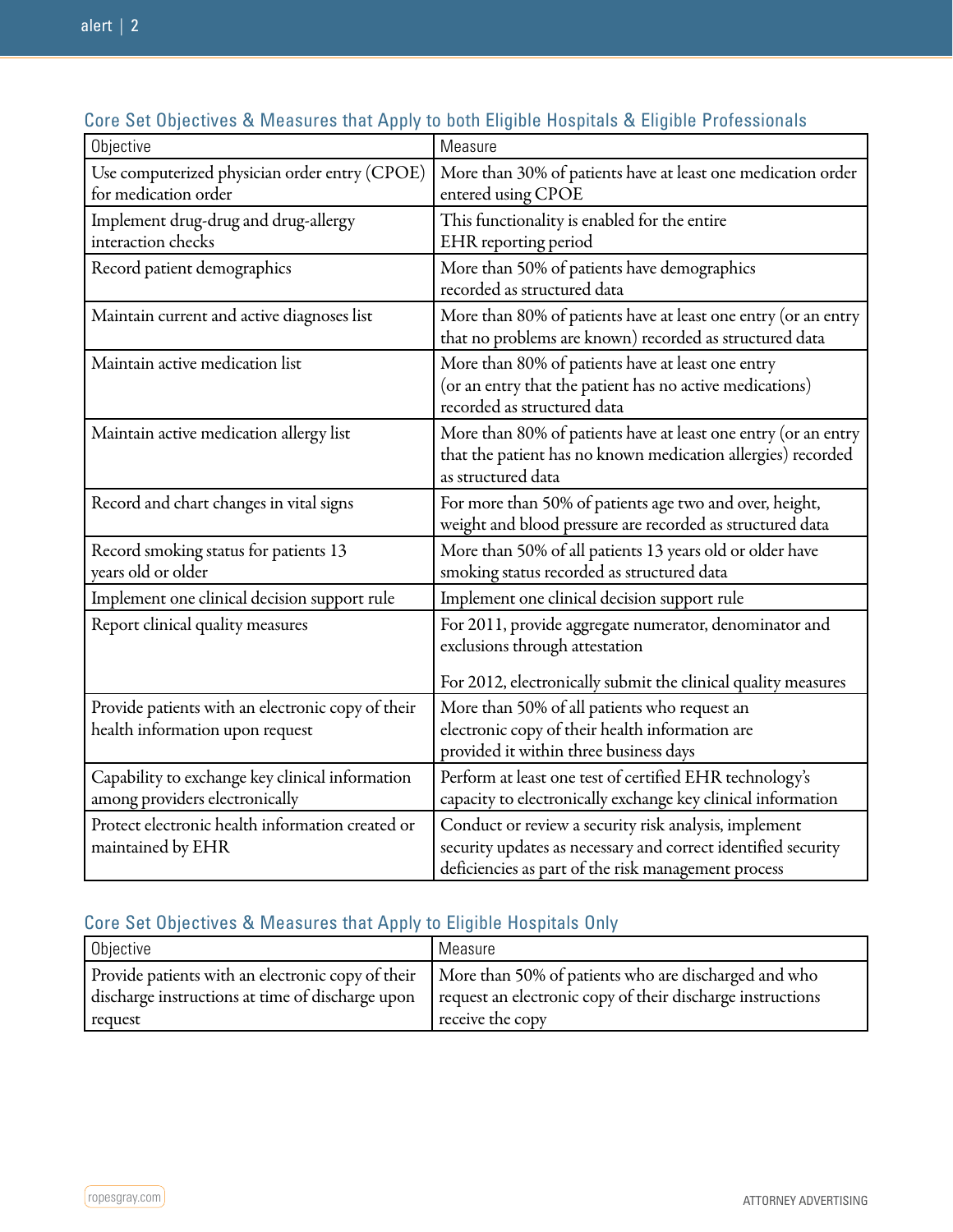| Objective                                                               | Measure                                                                                                                                     |
|-------------------------------------------------------------------------|---------------------------------------------------------------------------------------------------------------------------------------------|
| Provide clinical summaries for each office visit                        | Clinical summaries are provided to patients for more<br>than 50% of office visits within three business days                                |
| Generate and transmit permissible prescriptions<br>electronically (eRx) | More than 40% of prescriptions written by eligible<br>professionals are transmitted electronically using certified<br><b>EHR</b> technology |

### Core Set Objectives & Measures that Apply to Eligible Professionals Only

### Menu Set Objectives & Measures that Apply to both Eligible Hospitals & Eligible Professionals

| Objective                                                                       | Measure                                                                                                                                                                                                                     |
|---------------------------------------------------------------------------------|-----------------------------------------------------------------------------------------------------------------------------------------------------------------------------------------------------------------------------|
| Implement drug-formulary checks                                                 | Provider enables this functionality and has access to at least<br>one internal or external drug formulary for the entire EHR<br>reporting period                                                                            |
| Incorporate clinical lab results as structured data                             | More than 40% of clinical lab test results ordered during the<br>EHR reporting period (whose results are either in a positive/<br>negative or numerical format) are recorded as structured data                             |
| Generate patient lists by specific condition                                    | Generate at least one report listing patients<br>with a specific condition                                                                                                                                                  |
| Identify patient-specific education resources<br>using certified EHR technology | More than 10% of all patients are provided patient-specific<br>education resources                                                                                                                                          |
| Perform medication reconciliation                                               | Provider performs medication reconciliation for more than<br>50% of transitions of care during the reporting period                                                                                                         |
| Provide summary of care upon transition of care                                 | Providers who transition or refer their patient to another<br>setting of care or provider of care provide a summary of care<br>record for more than 50% of transitions of care and referrals<br>during the reporting period |
| Submit electronic immunization data to registries                               | Provider performed at least one test of certified EHR<br>technology's capacity to submit electronic data to<br>immunization registries and follow-up submission<br>if the test is successful                                |
| Submit electronic syndromic surveillance data to<br>public health agencies      | Provider performed at least one test of certified EHR<br>technology's capacity to provide electronic syndromic<br>surveillance data to public health agencies and<br>follow-up submission if the test is successful         |

## Menu Set Objectives & Measures that Apply to Eligible Hospitals Only

| Objective                                        | Measure                                                                                                                                                                                                                      |
|--------------------------------------------------|------------------------------------------------------------------------------------------------------------------------------------------------------------------------------------------------------------------------------|
| Record advance directives for patients 65 years  | More than 50% of patients 65 years old or older have recorded                                                                                                                                                                |
| old or older                                     | as structured data whether they have an advance directive                                                                                                                                                                    |
| Submit lab result data to public health agencies | Provider performed at least one test of certified EHR<br>technology's capacity to provide electronic submission of<br>reportable lab results to public health agencies and follow-up<br>submission if the test is successful |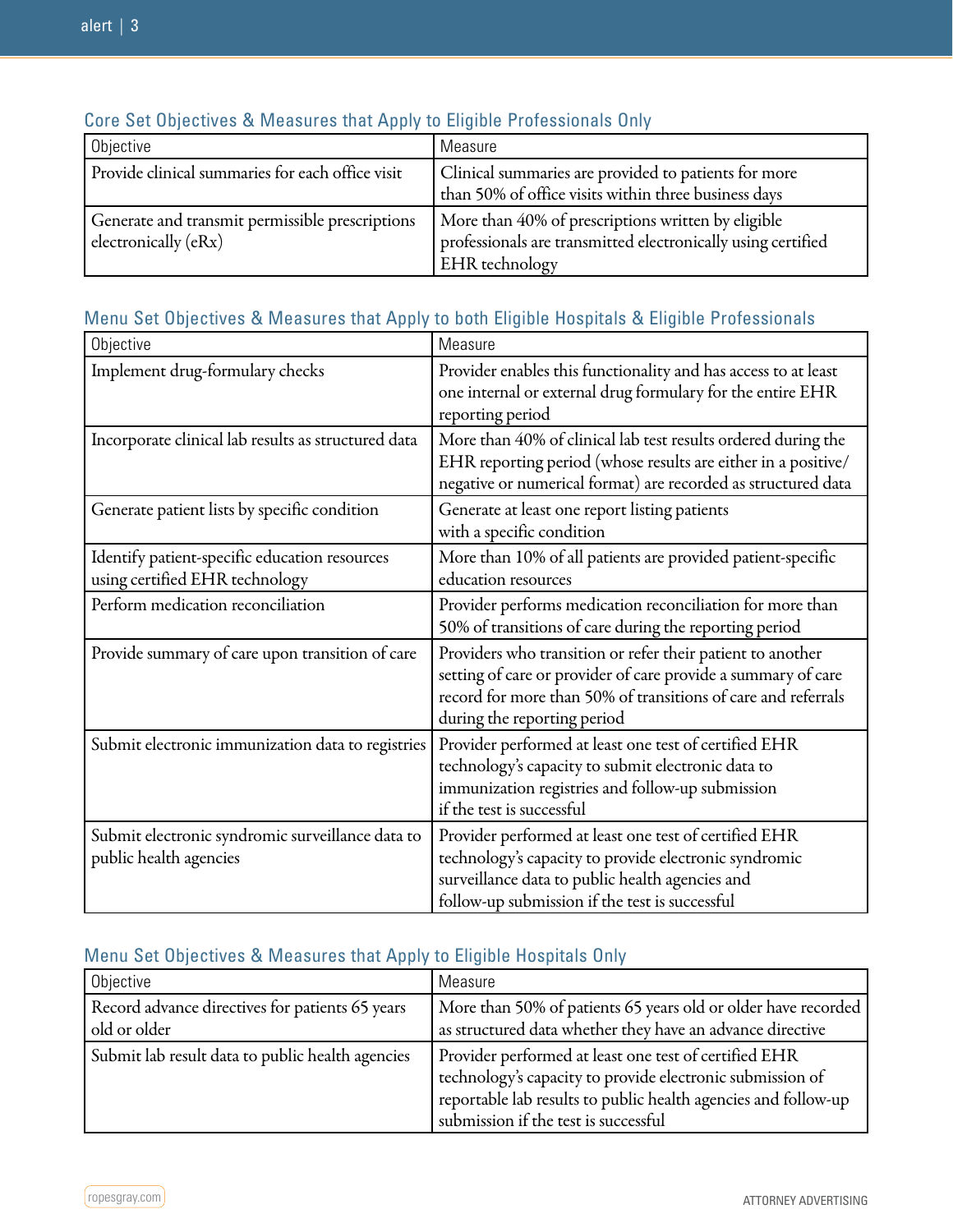| Objective                                                                                        | Measure                                                                                                                                                                     |
|--------------------------------------------------------------------------------------------------|-----------------------------------------------------------------------------------------------------------------------------------------------------------------------------|
| Send care reminders to patients                                                                  | More than 20% of patients 65 years old or older or five years<br>old or younger were sent an appropriate reminder during<br>the EHR reporting period                        |
| Provide patients with electronic access to their<br>health information within four business days | More than 10% of patients are provided timely electronic<br>access to their health information, subject to the professional's<br>discretion to withhold certain information |

#### Menu Set Objectives & Measures that Apply to Eligible Professionals Only

In addition to eliminating the all-or-nothing approach of the proposed rule, CMS also changed several of the underlying objectives and related measures. Most significantly, CMS revised the computerized physician order entry (or CPOE) objective to apply to both inpatient and emergency room settings. CMS also changed the measure to require that at least 30 percent of patients must have at least one medication order entered using CPOE. CMS also lowered the e-prescribing requirement (the ability to send a prescription directly to a pharmacy) from 75% of all prescriptions transmitted electronically under the proposed rule to 40% of all prescriptions transmitted electronically.

The final rule added new objectives to the menu set, including the use of EHR technology to provide patientspecific education resources and to record whether a patient has an advance directive. The final rule also recognizes that several objectives may not apply to certain provider types or specialties. For these objectives, providers may attest that the objective is not applicable. For example, one objective is to record smoking status for patients who are at least 13 years old. The final rule allows any eligible professional who sees only patients under age 13 to attest to the inapplicability of the objective.

#### Changes to Clinical Quality Measures

Providers are required to report on clinical quality measures. CMS defines clinical quality measures as "measures of processes, experience, and/or outcomes of patient care, observations or treatment that relate to one or more quality aims for health care such as effective, safe, efficient, patient-centered, equitable, and timely care."

In contrast to the proposed rule (which included 90 measures for professionals across specialty groups and 34 measures for hospitals), the final rule reduces the total number of measures for both eligible professionals and eligible hospitals, and eliminates specialty specific measures. Professionals must now report on six measures, including three core measures (blood pressure, tobacco use, and weight) or alternate core measures and three additional measures, and hospitals must report on 15 measures. Reporting is by attestation in 2011 and is expected to be by electronic submission thereafter.

#### Other Changes Affecting Eligible Hospitals

Consistent with the proposed rule, hospitals eligible to receive payments under the Medicare program are hospitals that receive payment under the hospital inpatient prospective payment system (e.g., acute care hospitals) and critical access hospitals (CAHs). However, in contrast to the proposed rule, hospitals eligible to receive payments under the Medicaid program now include CAHs (in addition to children's hospitals and acute care hospitals that meet certain Medicaid patient volume requirements).

Despite numerous objections from commentators, hospitals will be identified based on their CMS Certification Number (CCN). Accordingly, hospital systems with multiple hospitals that use a single CCN will receive a smaller incentive payment because the system will be eligible for a single "base amount" and will likely reach the discharge cap more quickly.